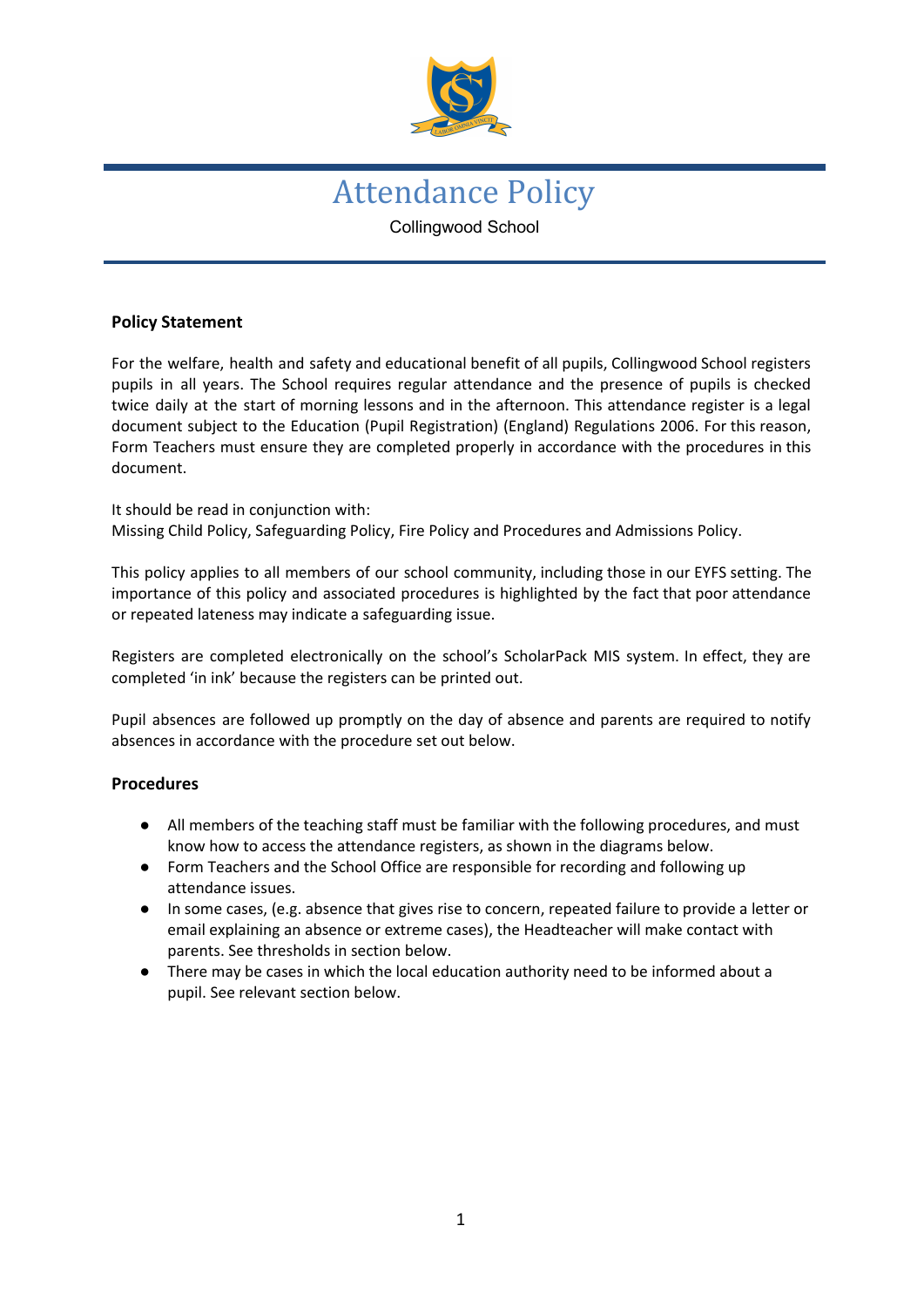

# **ScholarPack MIS System for Registers and Codes**

1. Open Scholar Pack and log in. Under the Home Icon click Register



2. Select the class that you wish to register from the drop down menu and the pupils for the relevant AP/ PM session appear.



3. Pupils are automatically listed as present and will need to be manually changed to Absent (N code).

Registration is only open for a short window of time. Any children not registered at this point will be marked as late.

Morning registers MUST be completed before 08:50. Any children arriving after this time will be marked as Late (L) with the minutes late recorded. Afternoon registration MUST be completed by 13:40.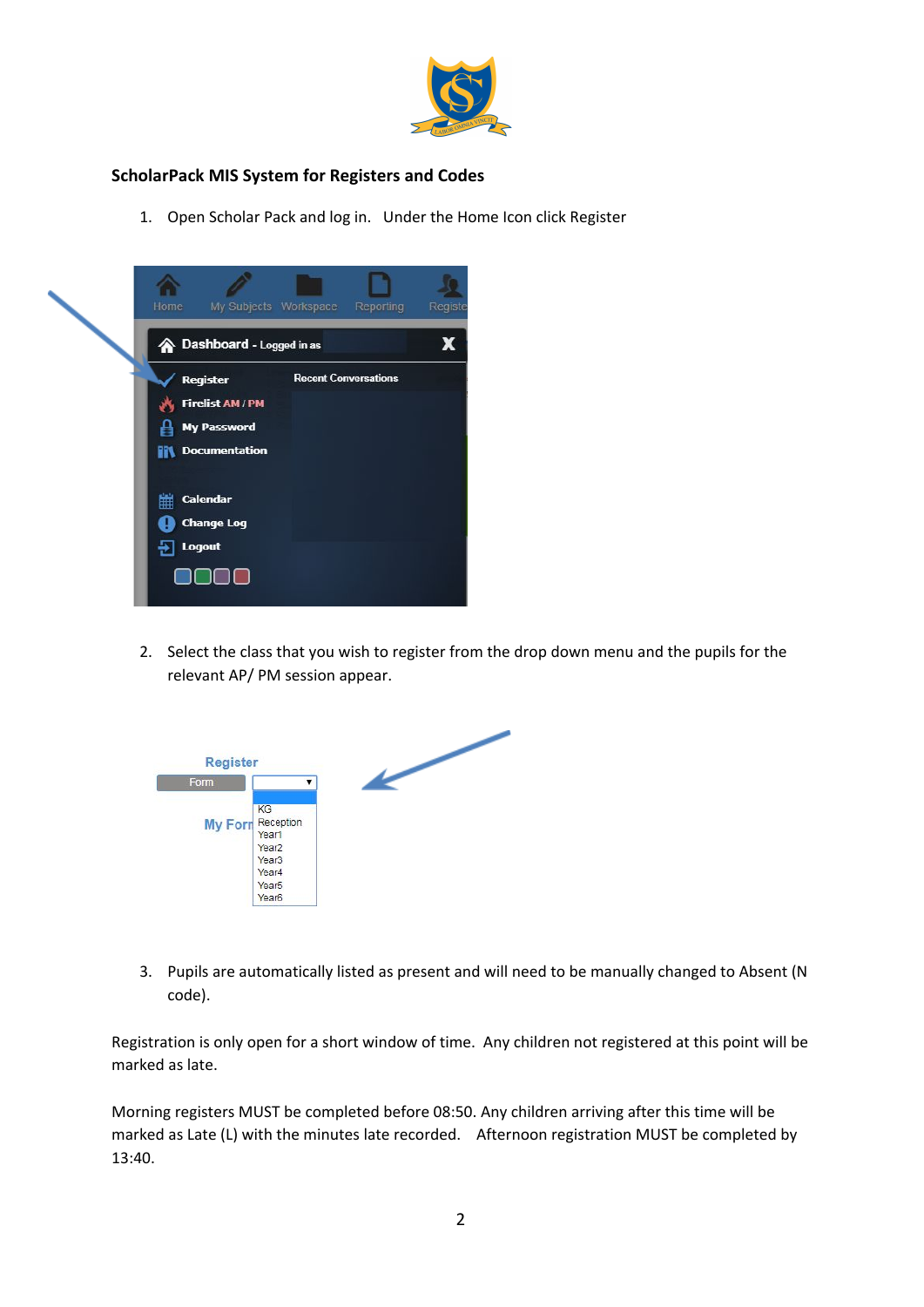

# **Registration Codes**

The attendance register includes the pupil's form group and records if they are absent or present at any given registration session. The codes used in the registered are listed below with their meanings.

| Code         | When to Apply                                       | <b>Notes</b>                                        | Out of School<br>(Author<br>ised<br>(A)/<br>Unauth<br>orised<br>(UA) |
|--------------|-----------------------------------------------------|-----------------------------------------------------|----------------------------------------------------------------------|
| $\bigwedge$  | Present AM Present PM                               |                                                     |                                                                      |
| $\mathsf{N}$ | No Reason Provided                                  |                                                     | <b>UA</b>                                                            |
| U            | Late (after register closed)                        | e.g. traffic, family issue. Note<br>time of arrival | Α                                                                    |
| ${\sf P}$    | <b>Agreed Sporting Activity</b>                     | Sport Competition/ Fixtures                         | Α                                                                    |
| $\vee$       | <b>Educational Visit or Trip</b>                    | Day and Residential Trips                           | Α                                                                    |
| B            | <b>Educated Off-Site</b>                            |                                                     | Α                                                                    |
| $\#$         | <b>School Closed to Pupils</b>                      | e.g. Bank Holiday                                   | Α                                                                    |
| Y            | <b>Enforced Closure</b>                             | e.g. due to Snow                                    | A                                                                    |
| X            | Non Compulsory School Age                           | Not expected (Nursery)                              |                                                                      |
| $\mathsf C$  | Authorised absence not<br>covered by other code     |                                                     | Α                                                                    |
| O            | Unauthorised absence not<br>covered by another code |                                                     | UA                                                                   |
| J            | Interview/Taster Day                                | Inc. taster day, open day and<br>interview          | Α                                                                    |
| G            | Family holiday - NOT<br>Authorised                  |                                                     | UA                                                                   |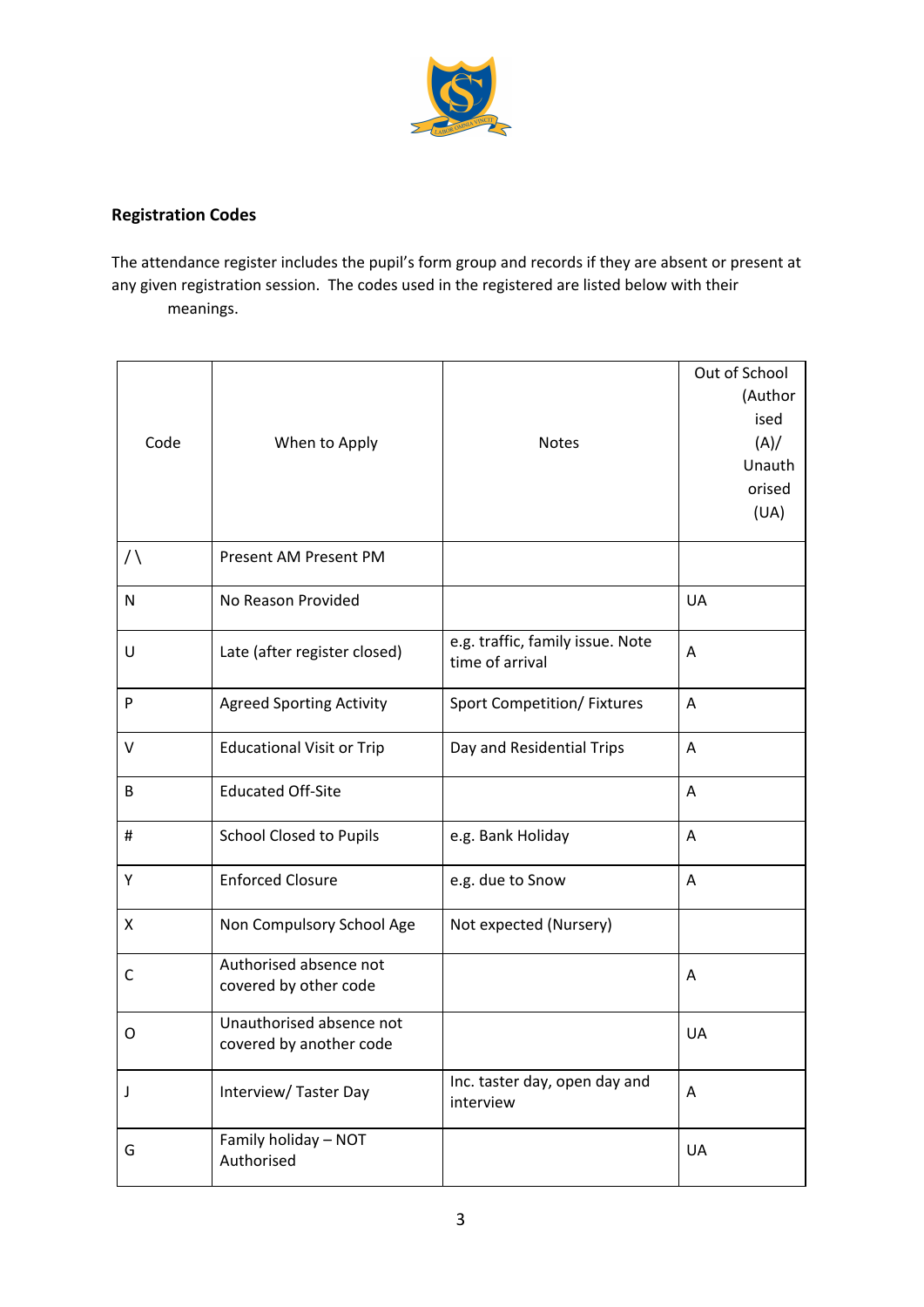

| н | Family holiday                                | Authorised letter of request<br>received by Headmaster well<br>in advance | A |
|---|-----------------------------------------------|---------------------------------------------------------------------------|---|
|   | <b>Illness</b>                                | Call or email from parents                                                | A |
| м | Medical or dental<br>appointment              | Letter of information received<br>by teacher in advance                   | A |
| R | Religious observation                         | Letter of information received<br>by teacher in advance                   | A |
| F | Excluded but no alternative<br>provision made | Necessary as per Behaviour<br>and Discipline Policy                       | A |

#### **Signing In and Out**

Where pupils arrive or leave the school premises at any other times of the day, they must sign in or out. Signing in and out sheets are located in the School Office. ScholarPack will be updated by the School Office accordingly.

When a child arrives late they must ensure that they are signed in on the signing in and out sheet. The School Office will update ScholarPack accordingly.

#### **Following up unexplained absences**

Parents should either contact the School Office by email or telephone before 8.40am to inform the school of any absence or illness. This should be repeated on every day of the absence.

The School Office telephones the parents of all absent pupils, for whom no prior explanation for absence has been received and recorded, before 10.00am each day and records the reason for absence according to the above code.

The School requires that family holidays are not arranged during term time. If this is unavoidable, requests for authorised absences should be made in writing to the Headteacher well in advance of the date. Absence for personal reasons is sometimes unavoidable. In these circumstances, parents should write to the Headteacher, requesting a leave of absence in advance of the date.

It is important that registers are correct and absences are followed up for legal, fire and pupil safety reasons. The School Office should follow up all UNEXPLAINED absences (those marked with a N). Letters received to explain absences e.g. sickness, treatments must be used by the School Office or Form Teacher to update the register. They should then be filed in the School Office.

If an absence cannot be explained, we ask that parents meet the Headteacher to follow it up and give a suitable explanation. It should be made clear that any unexplained absences may be a child protection concern, in line with our Missing Child Policy.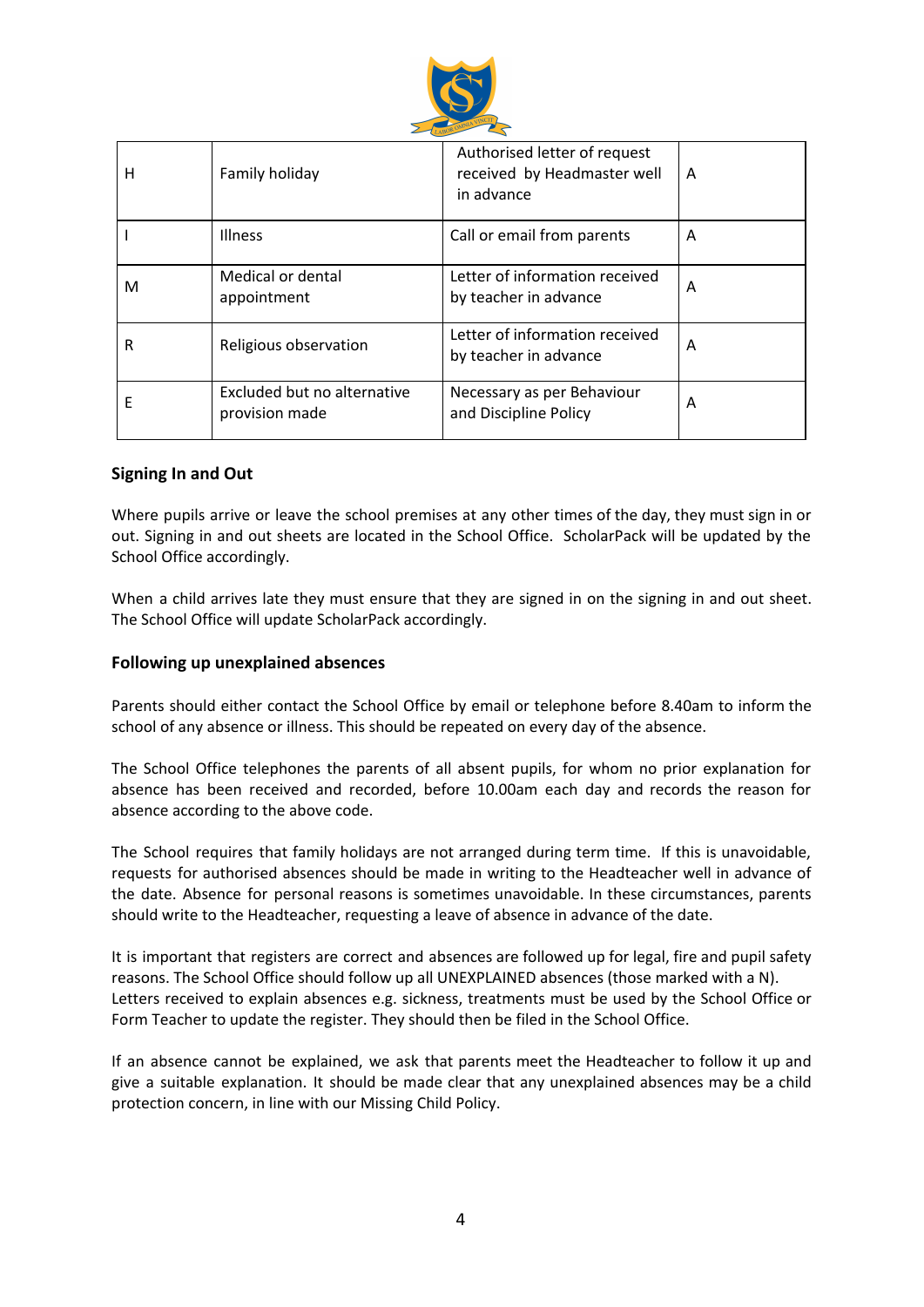

## **Other Registers at Collingwood School**

- A paper register is taken in before school care (7.30 8.20am) and at After School Care (3.15 - 6.30pm)
- Clubs registers are recorded on ScholarPack MIS.
- Off-Site Sport and Fixtures paper registers are taken by the PE teacher before leaving the premises.
- Paper copies of registers can be printed from ScholarPack and taken off site for any visits and activities.
- Each morning a 'Not in School' report is printed and kept with Fire in case of an evacuation.

#### **Low attendance procedures**

The Headteacher will carry out a termly check on attendance figures with children of some concern reported to the Governing Body committee for Safeguarding.

For any child who has dropped below **95% attendance for the term**, a letter will be sent to the parent/s to notify them of this concern and of the potentially negative effect on the child's education. If the attendance does not improve over the following term, the Headteacher will meet with the parent/s to discuss the concern and an action plan to improve attendance. If there are notable concerns, consistent non-attendance or safeguarding concerns as a result of this procedure, the local authority and/or MASH will be contacted.

The Headteacher will carry out discretion on the above procedure as required. For example, absence early on in the term may produce an 'artificially' low % attendance rate (the number of days need to be checked alongside this). Furthermore, if a child has suffered from a persistent illness or injury of which the school is fully aware, it may be decided that there is no current cause for concern with regard to attendance patterns.

## **Repeated late arrival procedures**

In line with the above procedure, the number of 'late arrivals' for children will be monitored and there will be a termly check by the Headteacher.

For any child who has been registered with six or more of arrivals over the term (or more than one hour lost), a letter will be sent to parent/s to notify them of the disruptive effect of this pattern on the child's education and personal development. If the arrival time does not improve over the following term, the Headteacher will meet with the parent/s to discuss the concern and an action plan to improve attendance. As above, if there are notable concerns, consistent non-attendance or safeguarding concerns as a result of this procedure, the local education authority and/or MASH will be contacted.

The Headteacher will carry out discretion on this procedure as required. For example, a notable run of late arrivals or a child being very late on several occasions, may require an escalation of the procedure ahead of the termly check. Furthermore, the Headteacher may already be aware of the exceptional or temporary circumstances that have caused the pupil to arrive at school late on repeated occasions over that term.